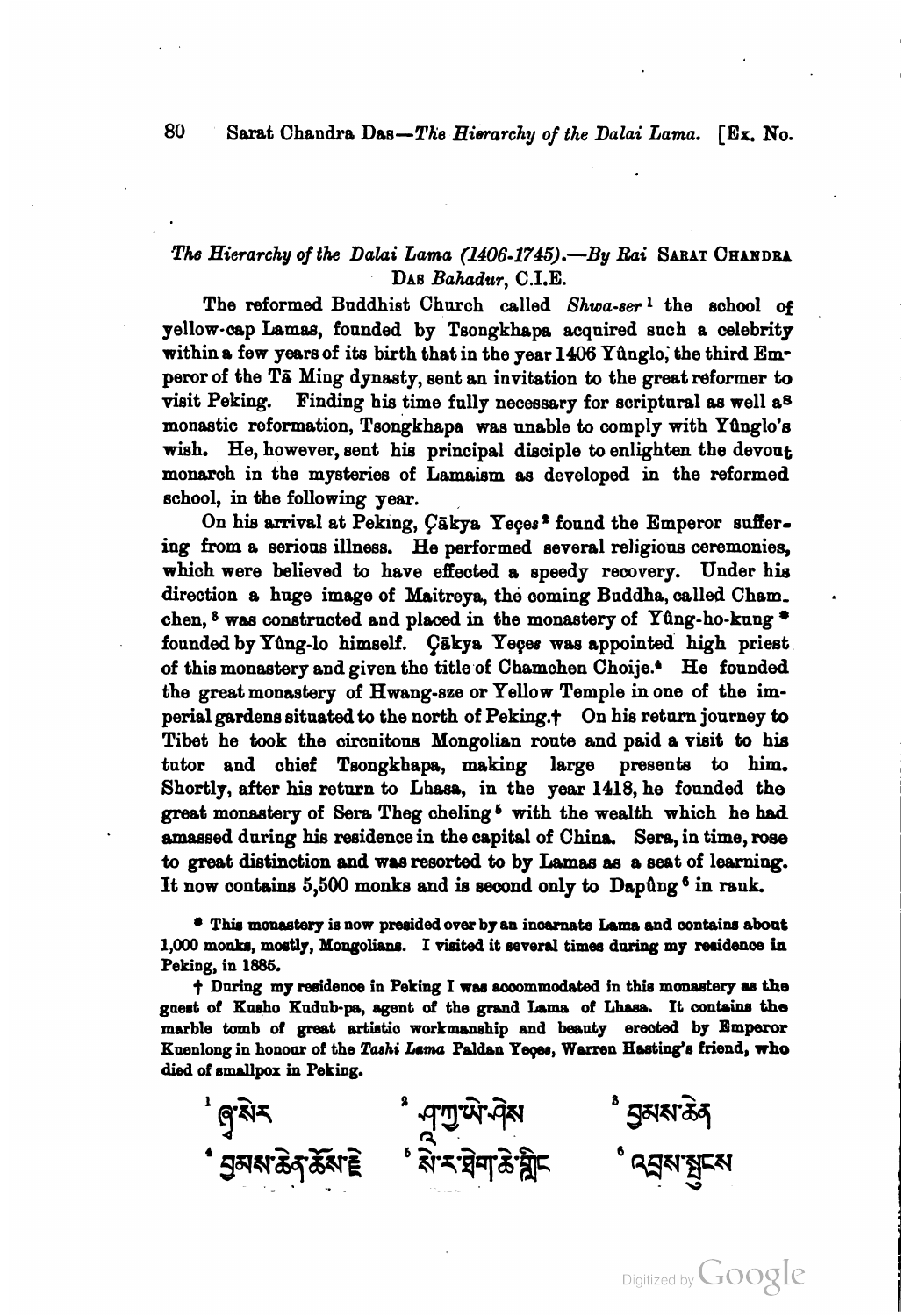## 1304.1 Sarat Chandra Das-The Hicrarchy of the Dalai Lama. 81

In 1408, shortly after establishing the grand annual congregational assembly called *Monlam chenpo*<sup>1</sup> at Lhasa, Tsongkhapa founded the great monastery of  $Gahdan<sup>2</sup>$  with 3,300 monks at a place some 20 miles to the East of **Lhas8,** and presided over it as the minister of the reformed Church till his death. He laid down the rule that his successors in the ministerial chair of Gahdan should be elected from among the most pious and learned of the brotherhood irrespactive of their position in birth. Constitutionally, therefore, the Gahdan Thipa<sup>3</sup> became as his successor in the ministry, the hierarch of the Yellow-cap Church.\*

From that time Gahdan became the chief seat of the reformed Church, the monks of which put on the yellow-cap to distinguish themselves from the followers of the older sects who generally wore the fed-cap<sup>4</sup> (shwa-mar) aud were, therefore, called Shwa-ser Ge-lugs-pa.<sup>5</sup> i.e., the order of which the religious badge was the yellow-cap. They were also called *Gahdan-pa* from the name of their monastery.

In 1415, one of Tsongkhapa's disciples named Jam-yang Choije <sup>6</sup> founded Dapûng now the premier monastery of Tibet with 7,700 monks under the patronage of Namkha Zangpo,7 the then ruler of Tibet. In the year of the foundation of the monastery of Sera, the great reformer, whose real name was Lozang Tagpa<sup>8</sup> but who is better known as *T'smrykhapa* from the name of his birthplace *T60nykha* (onion bank), in Amdo, passed away from mundane existence.

In 1446, Gadûn dûb<sup>9</sup> one of the later disciples of Tsogkhapa founded the grsnd monastery of Taahilhaupo **lo** in Tsang. The establishment of these four great monasteries,-first Gahdan, then Dapûng and Sera, and, lastly, Tashilhûnpo,-which have played such an important pnrt in the political administration of the country, made

**In the recent negotiations with the British Government at Lhasa the Regent who signed the Treaty with Colonel Younghusband, wan** Gnhdan **T'hipa (incorrect.**  ly named as Te-lama) in whose hands the Dalai Lama, at the time of his flight from **Lhasa, had left the keys of the palace of Potale.** 

<sup>1</sup>  $\widetilde{\mathbb{R}}$ [4]  $\widetilde{\mathbb{R}}$   $\widetilde{\mathbb{R}}$   $\widetilde{\mathbb{R}}$ <sup>1</sup> literally, the great prayer meeting.  $^3$   $\widetilde{\mathbb{R}}$   $\widetilde{\mathbb{R}}$ **hi,** 4 **Dne of,** *ir,* **chairman.** ू<br>बुरुरू दमे सुमाय पुरस्का रही का अपने स्वास्थ्य के अन्यान के स्वास्थ्य के स्वास्थ्य के स्वास्थ्य के स्वास्थ्य क • ਬ੍ਰੌ ਕੇ ਕਾ ਕੀਤਾ ਹੈ।<br>• ਬ੍ਰਹ ਕੇ ਕਿਹਾ ਕਿ ਕਿਸਾਨ ਕੀਤਾ ਹੈ। "ผมี ปู่ชะระ J. I. 11.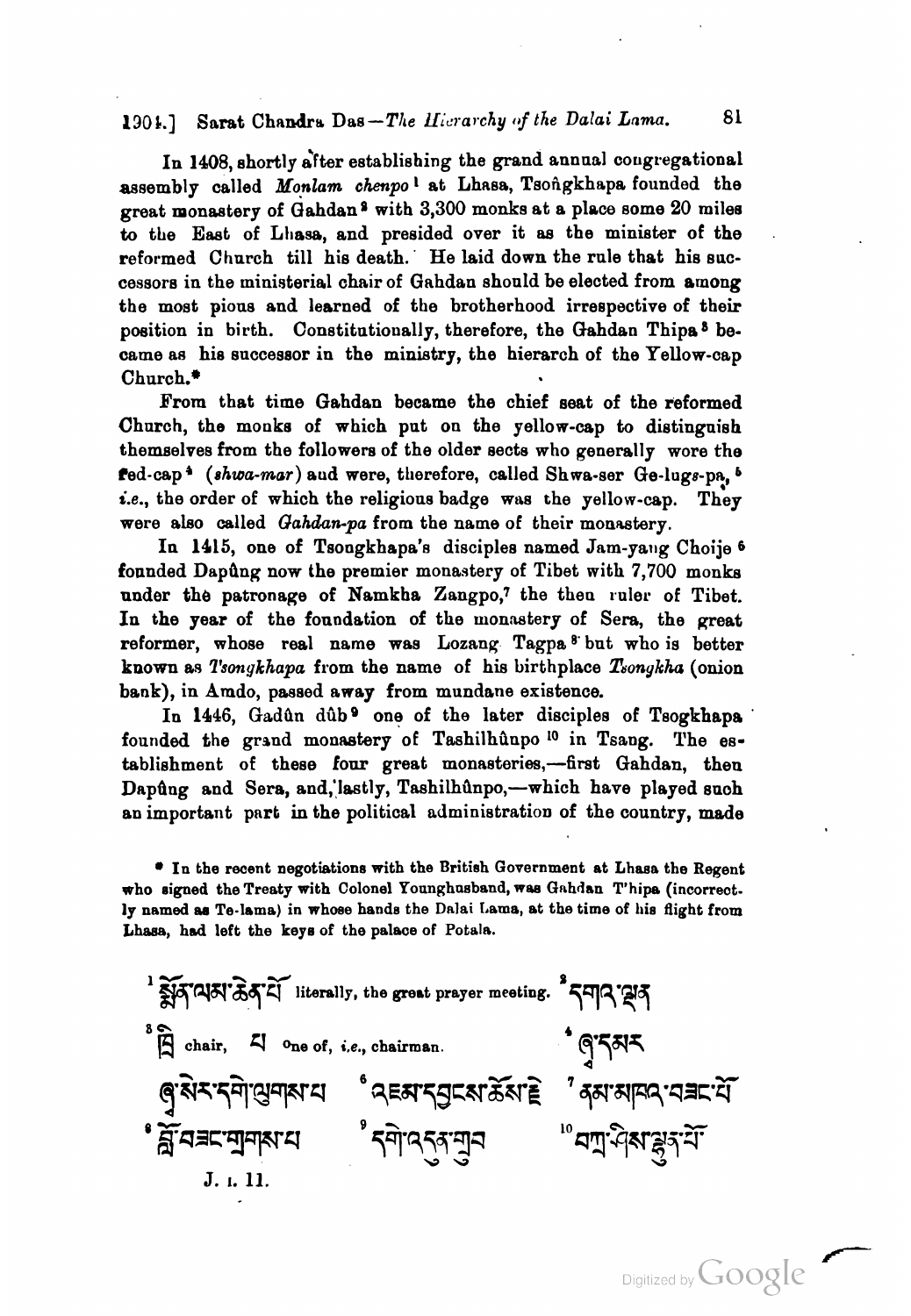## **<sup>82</sup>**Sarat Chandra Das-The *Hievavcky* of the *Dalai* Lqm. [Extra No.

the provinces of  $\hat{U}$  and Tsang the headquarters of the Yellow Church. On account of his profound learning and holiness, though of humble and obscure pahentage, QadQndiib was regarded **as** a saint. He himself never pretended to have been of saintly origin, but people believed that he must have possessed in him the spirit of *Bodhisattco*  Avnlokiteqvara-the guardian saint of Tibet. About three **yeare**  after Gadûndûb's death the possibility of the reappearance of the spirits of deceased Lamas for the first time dawned in the minds of the members of the reformed Church. The monks of Dapung over which Gadûndûb had latterly presided thought that the spirit of one who had loved his country and all living beinqs so much could hardly have become freed from his longings, to work for them even when he had passed out of his mortal tenements. They, therefore, sent emissariee to, the different places which the Lama had visited during his lifetime, **fo** inquire if there waa born, seven weeks after his demise, any child in whom could be traced the signs of its indicating any incidents of Gadûndûb's life. They also consulted their tutelary deities for guidance in the right identification of Gadundub's spirit should it have re-appeared in any child.

At last, a child waa discovered at Tanag born in the family **of**  Sreg-ton Darma, who had' settled in Taang from Lower Kham. It revealed some signs of having been the re-embodiment of the Lama's spirit and successfully claimed as his own certain articles for which Gadundub used to evince much liking and which mere kept mixed **up** with other people's properties. This fortunate child was removed to Tashilhunpo for religious and monastic education. His father, who was a lay *Tantrdk* priest of the Ria-ma sect, instrncted him in the *Tantrik* onlt. When twelve years old he took the vows of an  $Up\bar{a}saka$  (lay devotee) from Panchen Lungrig Gya-tsho of Tashilhunpo; after which he was admitted into monkhood by the abbot of  $Ne\text{-}iii$ .<sup>2</sup> When he passed all the examinations in the sacred scriptures he was elevated to the highest rank in the order of monkhood, after being given the name of Gadûn gya-tsho<sup>1</sup> and placed on the high priest's chair in 1511. **He** ably presided over the monastery of Tashilhûnpo for a period of five years. He received instruction in the Buddhist scriptures and metaphysics from such eminent scholars **as** Ye-qes eang, hierarch of Gahdan, Yontan Gya-tsho of Tsang and Panchen yeçes tse of Tashilhûnpo. He founded the monastery of Choikhor Gyal in the plain of Metog thang in 1508. In the 43rd year of his age, in the year 1516, he **mas** appointed to the

**ᡃ** ॸॺॊ**ঀ**ঀঀয়ড়ৢ

**৾** ন¤ম'ক্কুঁ়়্দ্রন্দ্রি'়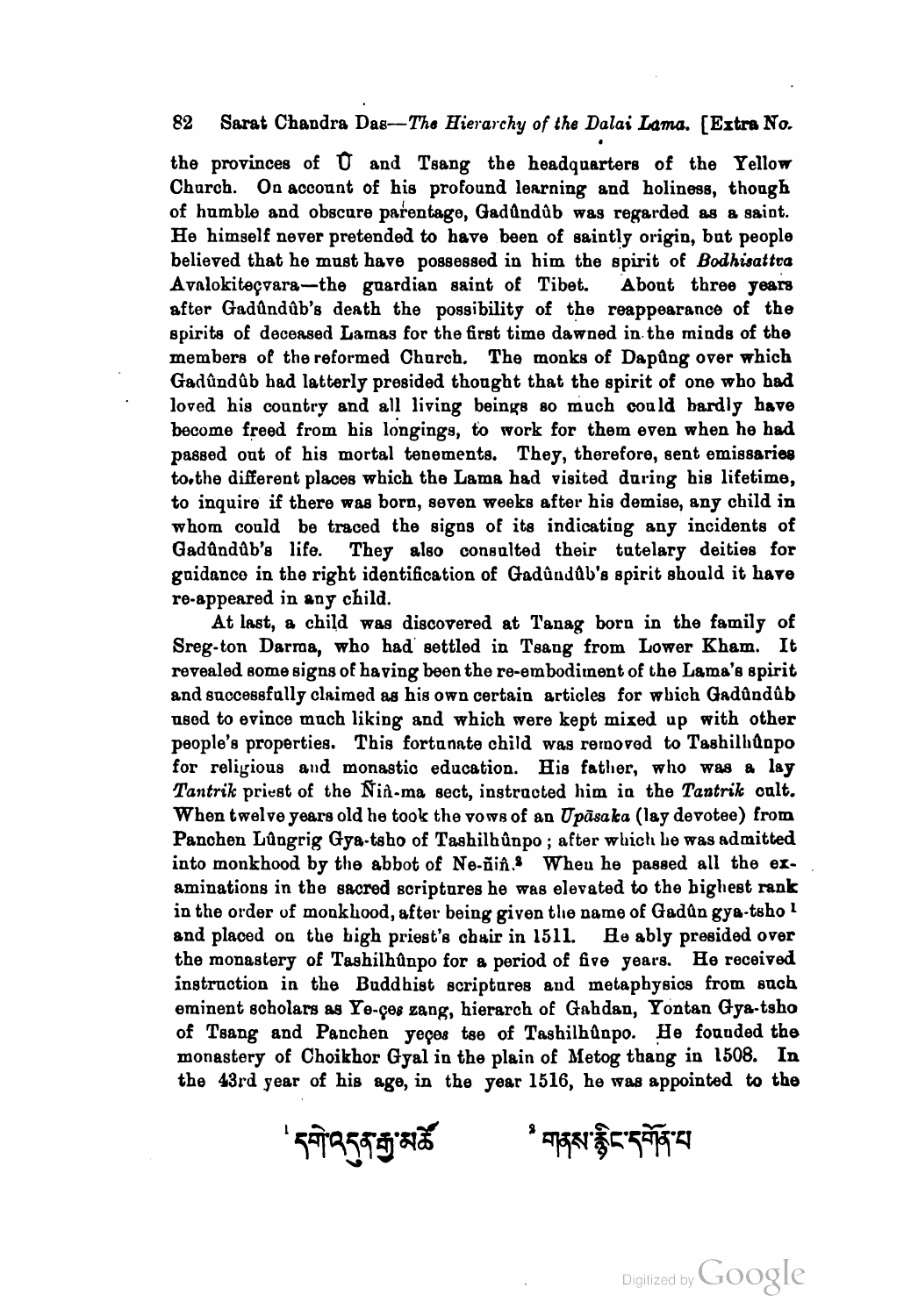### **1909.1** Sarat Chandra *Dna-The* Hierarchy of the Dalui Lama. 83

abbotship of Dapûng where he was better known by the title of Dapûng Talku<sup>1</sup> or *Avutār*. In later times this *Avatār*, in his successive incarnations, received the titles of *Gyal-wa Rinphché*, *Gyalwai Wangpo*, Pa16 Lama, stc.

With him, in fact, originated the institution of incarnations in Tibet which was but little known before and which since then has become general all over Tibet and Mongolia.

In the 52nd year of his age the Lamas of Sera elected him as their high priest, which office he held till hi, death in 1541. Since Kyisho, tbe district of which Lhasa is the chief town, had passed under the ruler of Tsang named Rinchen Pûng-pa, for a period of nineteen years. the Lamas of Sangphu and Karma sects presided over the annual prayer assembly of Lhaaa called the Monlam Chenpo. Under tbe auspices of Gadûn Gya-tsho the Lamas of Sera and Dapfing regained their lost authority over the grand institution. Gadun wrote several works on the different branches of the sacred literature. At the age of 68, in the year called Water-tiger, he departed from this life.

His spirit was discovered in a lad of four years born in the family of Ma Rinchen Chog **9** at Toiliing **8** in the year 1546. When this boy was ten years old the Lamas of Dapûng placed him on the chair of their high priest under the title of Sonam Gya-tsho. $4$  Formerly, when the Tartar Emperor Khublai Khan made rich presents to his spiritual tutor Lama Phag-pa, $<sup>5</sup>$  the latter had predicted that in time to</sup> come he would reappear on this earth as a Lama bearing the name-"Ocean," which in Mongolian was called Talé- $Dala$ i, while the Emperor himself would reign as a king of the name Altan signifying gold-in Mongolian.

Altan, the powerful Khan who ruled over Thumed Mongolia, being told by an astrologer that in a former life he was the great Khan of China, wished **to** know what became of the spirit of the Lama who had exercised so much infinence over Emperor Khnblai. Being informed that he too was reborn in the person of Sonam Qya-tsho, the incarnate Lama of Dapûng, the monarch sent his general Tashi Rabdan to bring him to Mongolia.

In 1557, Sonam Gya-tsho became High Priest of Sera. Being in charge of both Sera and Dapûng, he exercised great influence at Lhasa. In 1563, he took the final vows of moukhood. In 1573, he founded

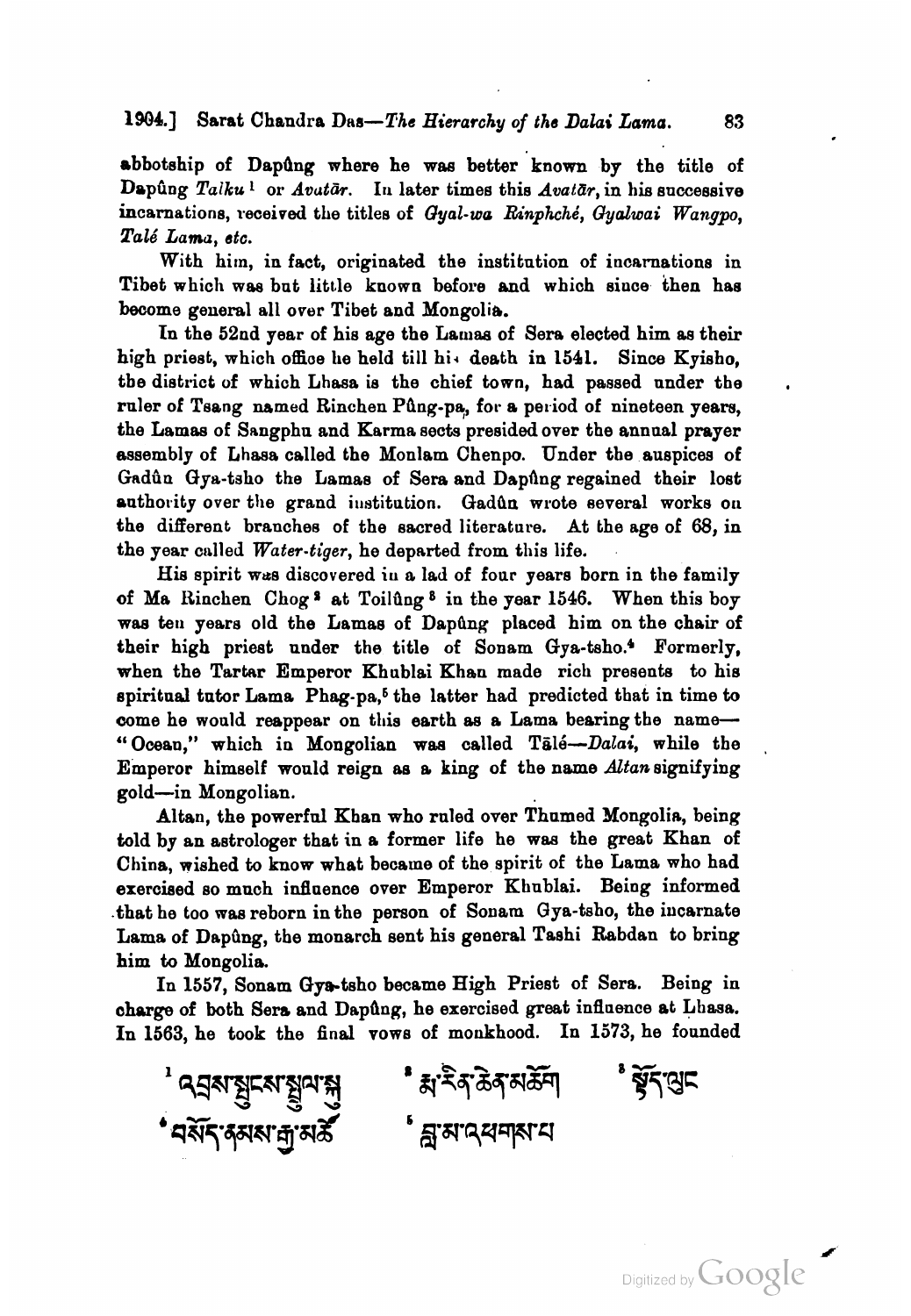#### 84 Sarat Chandra Das - The Hierarchy of the Dulai Lama. [Extra No.

the monastery of Namgyal Ta-tshang<sup>1</sup> on Potala, but the *Shwa*mar (red-cap) Lamas whose power was again ascendant under the auspices of the ruler of Tsang, dispossessed him of this institution, converting it at the same time to a monastery of their own school. In 1574, the Tsang army under Rinchen Pûng-pa invaded  $\hat{U}^*$  and after subjugating it, withdrew **to** Tsang. About this time, the messenger of Altan Khan arrived **and** Sonam Gya-taho wes but too glad to accept the invitation for the purpose of converting the Mongolians to hie creed. He set out on his journey to Mongolia in the company of the Khan's messenger, but owing to the numerous invitations be received on the way from the various chiefs and nobles of Tibet and who importuned him for his blessings, his journey was retarded. Tashi Rabdan, therefore, parted company with him at Radeng<sup>3</sup> and proceeded to Mongolia, in advance of the Lama. Being informed that the incarnate Phagpa was coming, Altan Khan deputed three of his generals to welcome him. While passing through Arig-thang, Nan-tsho and upper Mongolia, the Lama received the deputations which brought the tidings of the welcome that would be accorded him by the Khan. Altan himself advanced up to Tehab-cha, at the source of the Hoangho, a place situated **to** the Sonth East of Lake Kokonor. At the first meeting the Khan addressed the Lama by the title-Talé Lama *Vajradhara*,<sup>4</sup> Talé being the Mongolian equivalent of *Oya-tsho* **6** which signifies " Ocean." But the Lama's real name was Sonam Gya-tsho which signified "The ocean of merit." Thus originated the name Dalai (from Tale) Lama by which the Buddhist hierarchs of the line of Gadun-dub came to be known in Mongolia, China aud Tibet. From that time *Gya-tsho* became a necessary and inseparable part of the name of Gadûndûb's successors. The Mongolians readily embraced Buddhism and became devont followers of the Yellow-cap Church. With a view to commemorate his visit to Mongolia, Sonam Gya-tsho, under the auspices of the Khan, founded the monastery of Choikhorling<sup>6</sup> in the Mongol capital. About this time the monastery of Kumbum\* was founded at the birth place of Tsongkhapa in Amdo.

On his return journey Sonam Gya-tsho visited Khukukhukto 7

**\***  $\frac{1}{2}$ **7**  $\frac{1}{2}$  **Kumbum, it may be remembered, was visited by Abbe Huc and Gabet and later on by Mr. W. W. Rockhill.** 

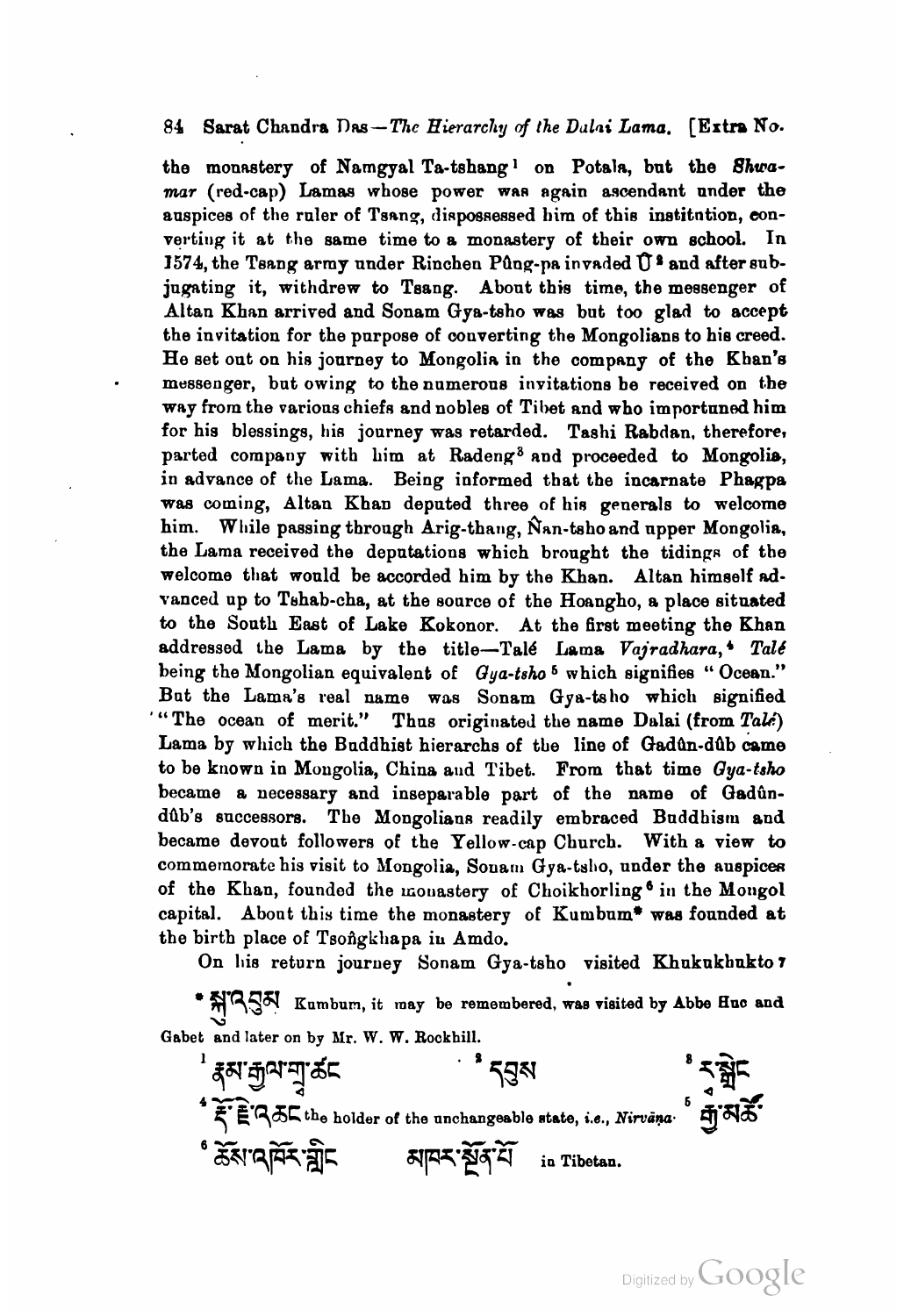### **1906.1** Saret Chandra Das-The Hierarchy of the *Daldi Lama.* **85**

Lithang, Chamdo, Kham, Lithang, Apo, Chakhyungtag, Ngan-tig Jomokhan, Chambabomling, &c., thus propagating the Bnddhist faith in Mongolia and the border lands of Tibet. Having been worshipped by all classes of people-from the Khans of Mongolia down to the barbarians of Ulterior Tibet, he returned to Tibet, full of glory. He died in 1587. The spirit of Sonam Gya-tsho **waa** discovered in Mongolia, the favourite place of his sojourn, in the family of Sumi Thaiji, a direct descendant of Jenghis Khan, the great Tartar conqueror. The child was named Yontan Gya-tsho<sup>1</sup> the 'ocean of good quality.' This happy incident made the Mongolians firmly attached to the Yellow Church. They kept him in their country till the 15th year of his age. The authorities of Dapûng, fearing lest the morals of their incarnate Lama might get etained by his continued residence in a country where chastity in the fair sex waa unknown, brought him **to** Tibet at the budding of hie youth. They gave him a good religious education before entrusting him with the duties of the high-priest of their monastery. About the time of Sonam Gya-tsho, the Kalmuk Tartars of Khalkha had set up a third hierarch of the Yellow-cap sect under the name of Je-tsun-Dampa<sup>s</sup> at Urga-the city of tents. A question arose as to the relative position, in spiritual rank, of the high priest of the Mongolian monastery of Gahdan and the Khalka hierarch. The Tartars of the upper and lower Mongolia were about to go to war for its solution.

In 1605, the young chief of the Cleuth Mongols effected reconciliation between the Kalmuks and hie own tribe who had been quarrelling for some time on the question of precedence between Gahdan and Urga. For this service the Emperor of China conferred on him the Buddhist title of Tā Kau-sri, from which circumstance he became known by the name of Qushi Khan.

In the year 1609, the armies of Tsang again invaded U, but encountering much opposition they were forced to withdraw from there. In 1611, Phun-tshog Namgyal<sup>8</sup> who patronized the Shwa-mar (red-cap) Lamas, became the supreme ruler of Tibet. In the beginning of the 17th century the province of Tsang came to prominence on account of the power of its Deba or chief. He belonged to the Karmapa hierarchy known by the name of *Shwa-mar* which had its headquarters st Tshorpn and Ralûng. With a view to put to shade Tashilhûnpo they erected a large monastery in its immediate vicinity.

In the year 1615, Yontan Gya-tsho died, an event which was followed by the seige of the monasteries of Sera and Dapung by the armies

৾*ॲ§*°५४ अञ्चल अवस्था अन्य अस्त्री अस्य अधिकाली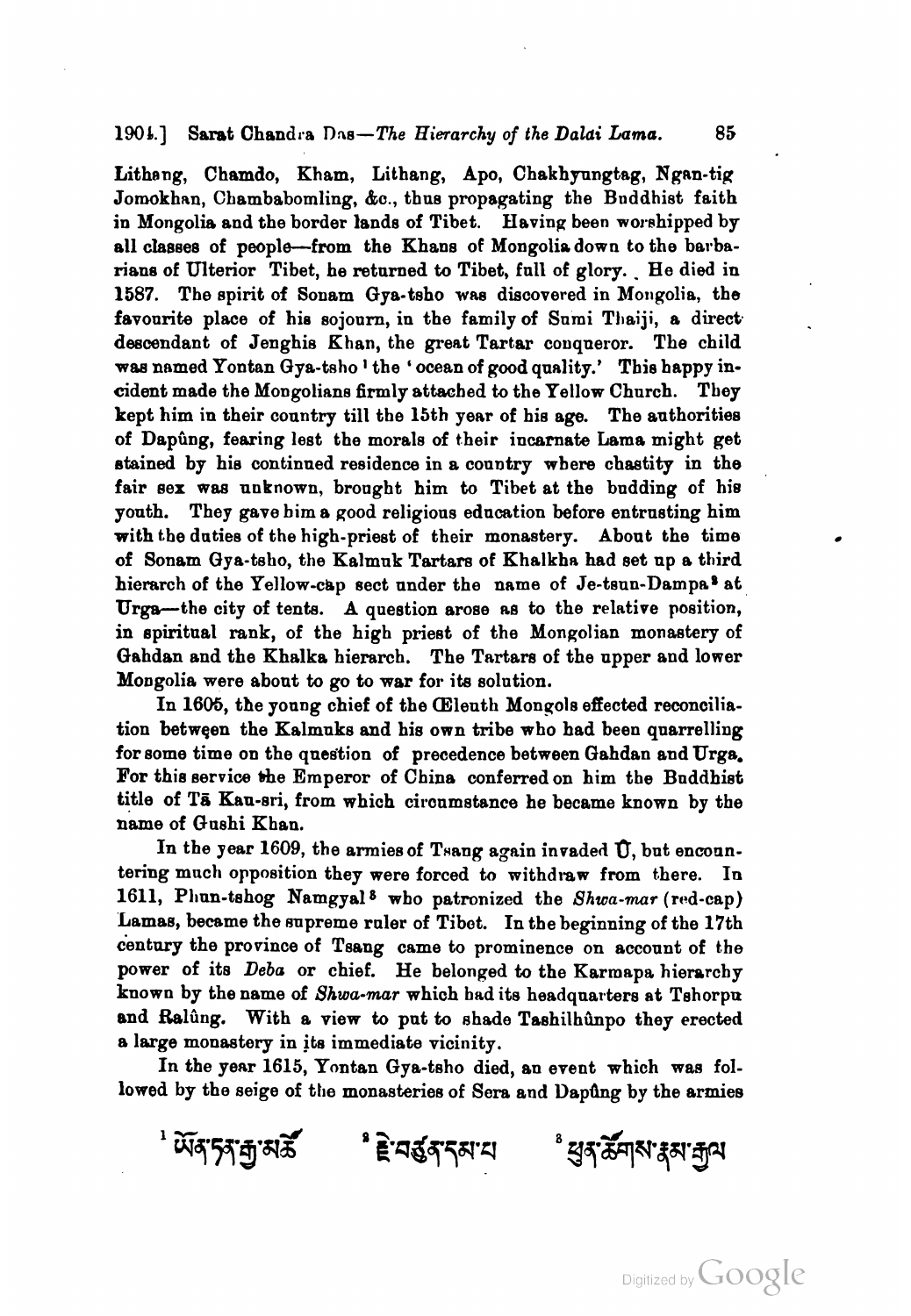#### **86** Sarat Chandra Daa-The *Hierarchy* of *the Daliai* **Lamia.** [Extra **NO.**

of the *Deba* of Tsang in which several thonsand yellow-cap Lamae were killed. The news of this disaster to the Yellow Church enraged the (Eleuth Mongols, whose general marched with a large army to **Tibet**  and fought a fierce battle with the Tsang army at  $Kyang-thang-gang$ . and killed several thonsand Tibetans. In 1620, the Mongolians retired after restoring the lost territorial endowments of the Yellow Church to the monasteries of. Sera, Dapdng and Gahdan. About this time **Sers**  and Dapûng were presided over by the grand Lama of Tashilhûnpo. In 1621, the boy Lozang  $Gya-tsho,$ <sup>1</sup> in whom the spirit of Yontan  $Gya-tsho$ had passed in 1616, was brought to Dapûng. In 1623, he was ordained and installed as the high priest of Dapûng. About this time the *Shwa***mar** Lamas had regained their lost position and were vigoronely pereecnting the Yellow Church.

They had, in the meantime, influenced the Kulmuk Mongols whose chief had become a convert to their creed. In the year 1636, Gnshi Khan espoused the cause of the Yellow Church and entered Kokonor with a large army. At the outset of this invasion he **had** to encounter with the Kulmuk Mongols who had taken up the side.of the *Shwn-mar* Lamaa. He completely defeated them after eeveral engagements. From Kokonor, while proceeding towards Tibet, he heard that king Beri of Kham, who was a follower of the Bon\* religion, was preparing to invade Tibet. He. therefore, marched against him and reduced him to subjection. He again invaded Kham in 1639; this time, putting Beri to death, he annexed his territories to his Mongolian kingdom.

In the year 1641, at the invitation and earnest entreaty of the Dalai Lama Ngag-wang Lozaug Gya-tsho, he entered Tibet with 30,000 Tartars and fought several battles with the Tsang army led by the powerful *Deba* of Tsang. After capturing Lhasa and other towns which had been in the occupation of the *Deba*, he put him to prison, annexed Upper Tsang + of which Gyan-tse was the chief town, and. proclaimed himself the supreme king of Tibet, assuming the Tibetan name of Tanzing Choi-Gyal-the upholder of Religion or *Dhamu Rajii.* 

**The pre-Buddhistic religion of Tibet, called Yth-druh Bon, a form of fetischism** in which exorcism and incantations were the chief features. It now prevails in some parts of Tibet, partioularly, Kham, but in a greatly modified and partly Bud<sup>-</sup> **dhioised form.** 

 $\dagger$  He left lower Tsang, with Shiga-tse as its capital, to the possession of the **Grand Lama of TaehilhQnpo which oontinnea to** belong **to that hiemby up to this day.** 

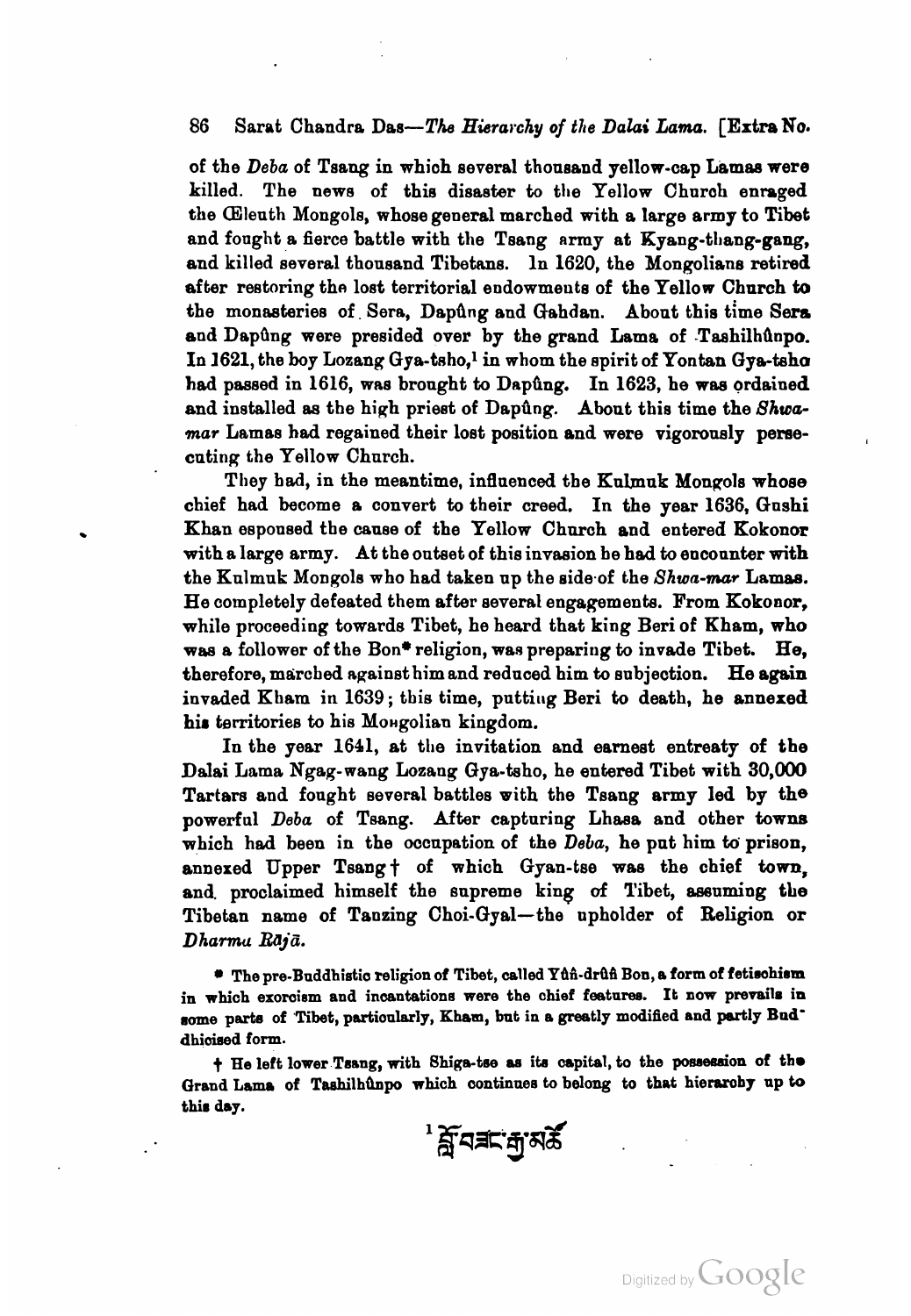# **l904.1** Saret Chandra Daa-The **Hiernwhy** of the *Dolai Lama. 87*

**4.** 

He appointed Sonam Choiphel **as** *Desriid* (governor) to rule over the country in his absence. Henceforth Tibet became a dependency of the Mongolian kingdom founded by Qnshi Khan, the (Eleuth chief, who owed but nominal a1lep;iance **to** China, In 1693, six great nobles of China conspired against the last Ta-ming emperor Khrungtin (Tûngtin), and their leader usurped the imperial authority for some time. Shortly after, Shun-ti (also called Shunchi), a Mantchu chief, seized the throne and displaced the Ta-Ming dynasty. So, owing to troubles in China and confusion during the period which preceded this dynastic change, no armed protest came from Peking against Gushi Khan's military operations in Tibet and Kham. In 1644, Gushi Khan built a castle on the famous hill of Potala for the accommodation of his conrt.

**Aa** soon **aa** Shun-ti found himself secnre and firmly seated on the imperial throne, he took up the foreign affairs in hand. With a view to bring Tibet again nnder his direct control he sent an invitation to the Dalai Lama to visit Peking. In 1651, Ngag-wang Lozang reached Peking where he was fêted and loaded with honours. The Emperor, who with his whole family embraced the Lamaism of the Yellow-Cburch in preference to that of the red-cap school to which the TG-Mings **were**  attached, decorated him with the exalted title of Ta-kausri. On this occasion, the Dalai Lama was greatly impressed with the power and splen door of the Emperor's court as well as the vastness of his dominions. With **a** view to make the position of **his** dluroh secure in Tibet he prayed **fo** the Emperor that China might take over the protectorate of Tibet in the manner it was done by Khublai Khan, the founder of the Ta-Yen dynasty, when the Emperor himself had embraced the Lamaism of the Sakya-pa school. He also explained that the Ta-Mings from the time they had displaoed the Tartar dynasty proved themselves very staunch supporters of Lamaism and became pledged to the tenets of the Redcap sect of the Karma-pa hierarchy. Shun-ti very gladly acceded to the prayer. From that time the Man-tchn dynasty became vouched, under solemn promises, to the protection of the authority of the Dalai Lama in Tibet.

Shortly after this, Shun-ti proceeded to Mukden, his Man-tchu capital, for offering prayers in the tombs of his ancestors. Lozang Qya-taho accompanied him thither. At the end of the year 1652 the Lama returned to Tibet, visiting on the way the great monastery of Qonlung in Amdo, then a flourishing Yellow-Church institution with 10,000 monke.

In 1653, Gushi Khan was succeeded by his son Da-yen Khan who appointed Lama Tin-16h Gya-tabo as *Derrid* of Tibet. The government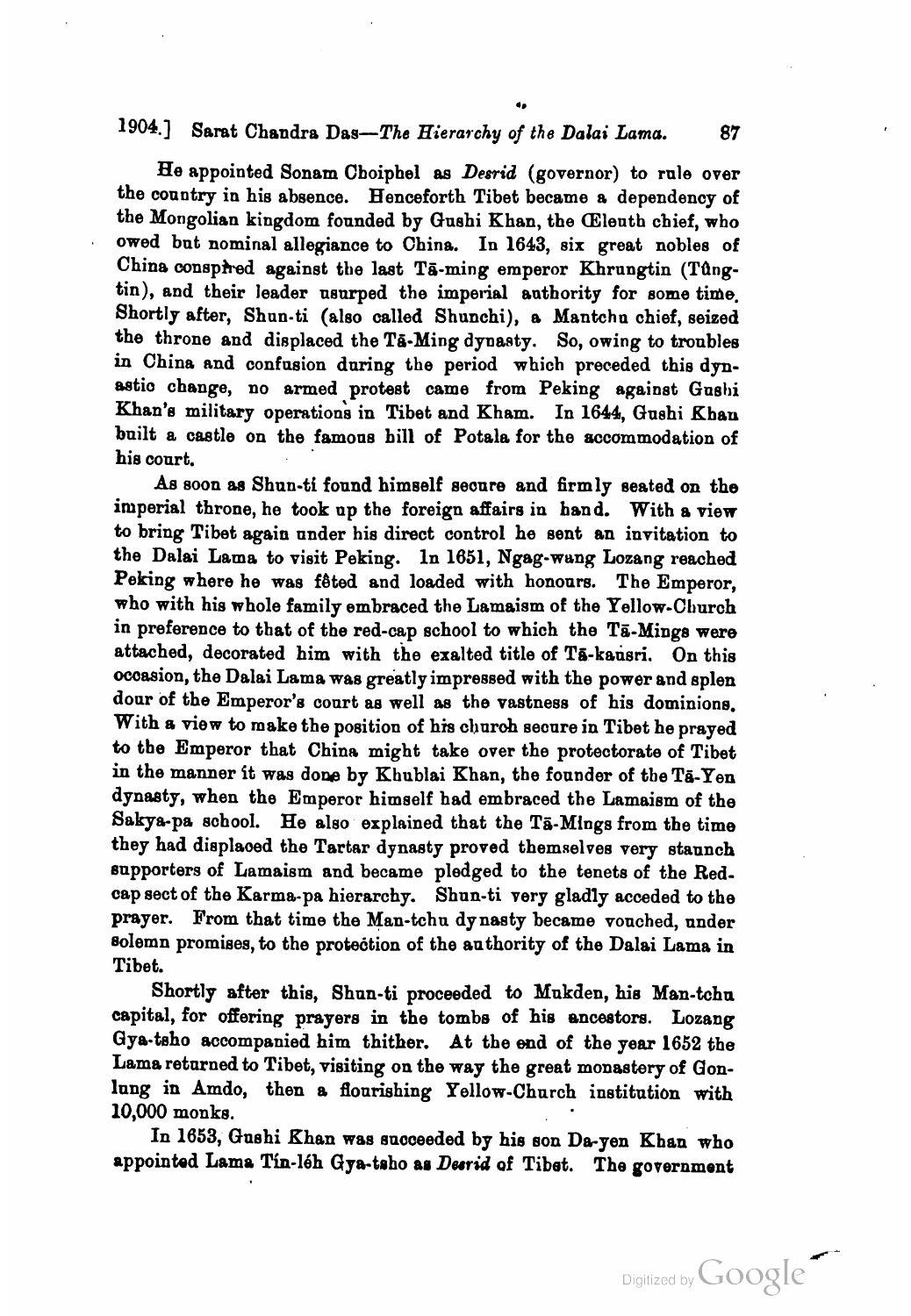### 88 Sarat Chandra Das—The Hierarchy of the Dalui Lama. [Extra No.

having passed from the hands of a Tartar General to those of a Lama, the power of the Dalai Lama, who had lately returned from China, full of glory, greatly increased. Lozang Gye-tsho, besides being a scholar, well read in the sacred literature, was a shrewd statesman of great ability. He made Tin-léh unconsciously subservient to his wishes in the government of the country. In 1668, the *Desn'd* died leaving the Government in the hands of a layman named Choipon Deba, an incident which afforded Lozang Gya-tsho a still better opportunity to exercise his inflaence more effectually in the affairs of the state.

In 1670, Da-yen Khan died leaving the throne to his son Ratna Talai Khan. On the retirement of Choipou Debs in 1674, Lama Lozang Jin-pa was appointed *Desrid* of Tibet. Since the conquest of Tibet by Gushi Khan, the internal administration of the country, which was vested in the Desrid, had been practically directed by Lozang Gya-tsho, who, since his return from China, was considered as the holiest man on the **face** of the earth on wconnt of his having become the spiritual tutor of the Emperor of Chins. He **was** reverentially called Gongsa-nppachenpo,<sup>1</sup> the fifth supreme Lama, the four who preceded him being Gadûndûb the founder of the hierarchy, Gadûn Gya-tsho, Sonam Gyatsho and Yontan Gya-tsho.

Tālai Khan having become powerless in Mongolia itself, his *Desrid* became a non-entity in Tibet. In the year 1678, Lozang Gya-taho assumed the supreme control of the country and appointed Sangye-Gya-tsho, a layman of great wisdom and learning, as  $Desrid$  in the place of Lozang Jin-pa. Thus the sovereignty over Tibet and Kham practically passed from Tālai Ratna Khan, the great-grandson of Gushi Khan, to the *Talé Lama* Nag-wang Lozang Gya-tsho, the supreme hierarch.

The ancient castle of Srontsan-Gampo, the first Buddhist King of Tibet, which stood on the hill called *Marpoi-ri* (the red hill), was selected by Lozahg Gya-taho for his court. He transferred his residence and court called Chyog-16 Namgyal from Dapûng to there, and laid the foundation of the famous palace of Phodang Marpo, now called Guhdan *Phodung Chyoglé Namqyal.*<sup>2</sup>

The name of the hill at the same time became changed into Potala, because the residence of *Bodhisattva* Avalokiteçvara, the patron saint of Tibet, whose spirit **was** believed to have appeared both in King Srongtsan Gampo and himself, **wae** mentioned in the sacred booka to hare

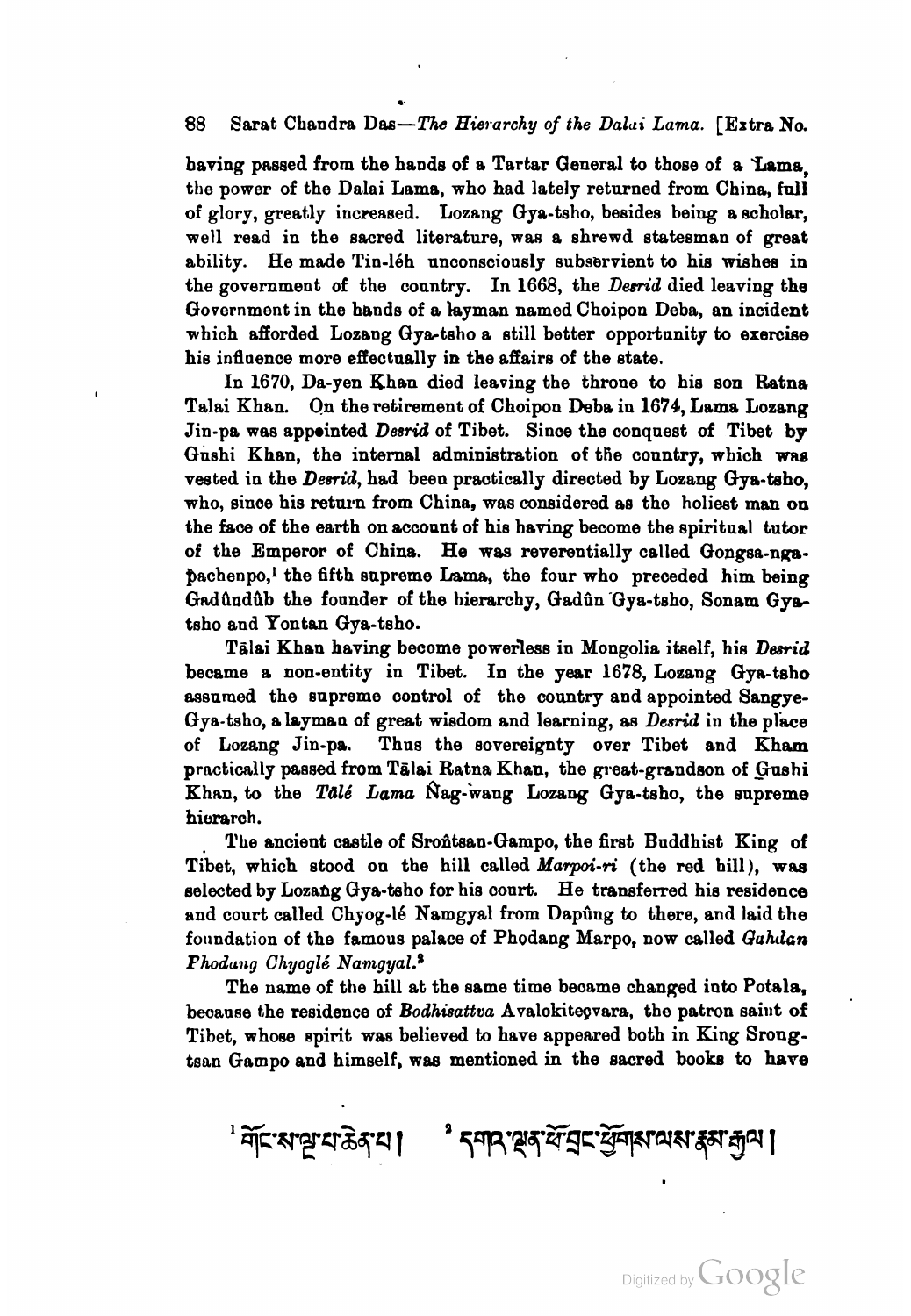#### **1904.1** Sarat Chandra Das—The Hierarchy of the Dalai Lama. 89

been on the top of a hill called Potala-giri (the habour-hill)\* somewhere in the south of India. Henceforth, from this circumstance, Potala became the chief placa of pilgrimage of the Buddhist of the northern school who regarded the Dalai Lama as the holiest of holies. His young Desrid, an adept in statecraft, than whom a greater statesman has not appeared in Tibet, in course of three yeam, firmly established the grand Lama's temporal authority all over the country, including Kham and Amdo. In 1681, Lozang Gya-tsho died, but the wily *Desrid* managed to keep the occurrence secret from the publio. He gave out that the **Dalmi** Lama, whose spirit wee in communion with the **gods,** had entered **into** a *samodhi* (deep-meditation) under a solemn vow not to come out to public view for a period of twelve years. He now dressed himself in. *lamaic* **robes,** and assnmed a holy charaoter, for it wae not desirable for a *Desrid* not to be looked upon as a holy man. He was regarded as a wise minister and efficient ruler: in 1683 he wrote a valuable work on astronomy, astrology and chronology called *Vaiduya Earpo.* In *2693,*  he oompleted the nine-storeyed building called Phobrang Mar-po (the red-palace) on Potala, and entombed the remains of Gongsa-nga-pa chen-po, in the central hall, in a golden Chorten (chaitya). In the same year he installed, under the name of Tshang-yang  $G_{\text{VA}}$ -taho,<sup>1</sup> a child, three **years** old, as the incarnation of the deceased Dalai who had passed out of hie body **at** the termination of his twelve years trance iu profound samdchi. During this long period the *Desrid* had consolidated theDalai Lama's authority, having governed the country with consummateskill. Hebeingthe central figure in the government, and a layman, **loo,** wascalled **De-ba,** and his governmentcame tobe known by the name of *shing.*<sup>8</sup> At the close of the year, with a view to commemorate the accession of his late maater to the sovereignty of Tibet, he inangurated the Tshog-choi<sup>8</sup> the congregational service in connexion with the annual prayer meeting called *hionlam Ohpo,* of Lhasa, founded by Tsong-khapa. In 1697, he wrote the work called *Vai Ser-Uhoijdrg,*  the history of the rise of the Yellow Church. The boy Dalai

**h\*** \* **The Sanskrit name Pofula in Tibetan, is Qrn-hdain** ( **yTE,q) meaning**   $\frac{1}{2}$ 

'harbour.' The Chinese Buddhists have located Potala the residence of their favourite saint Kwan-yin (Avalokiteçvara in his Chinese form) in the island of **Pntoshan, situated on the ooast of China about 200 miles off Shanghai, N.N.E.,**  . **where pilgrim8 from China and Mongolia go annually in large number.** 

Alex-Csoma de Körös, by mistake, located Potala in the neighbourhood of the **town of Khara Tata in the month of the Indue in Sindo.** 

 $^1$  க்டலதுடன் துவுக்க் கொட்டிய கால் கான் கான் கான் கான் கான் கான் J. 1 12.

Digitized by Google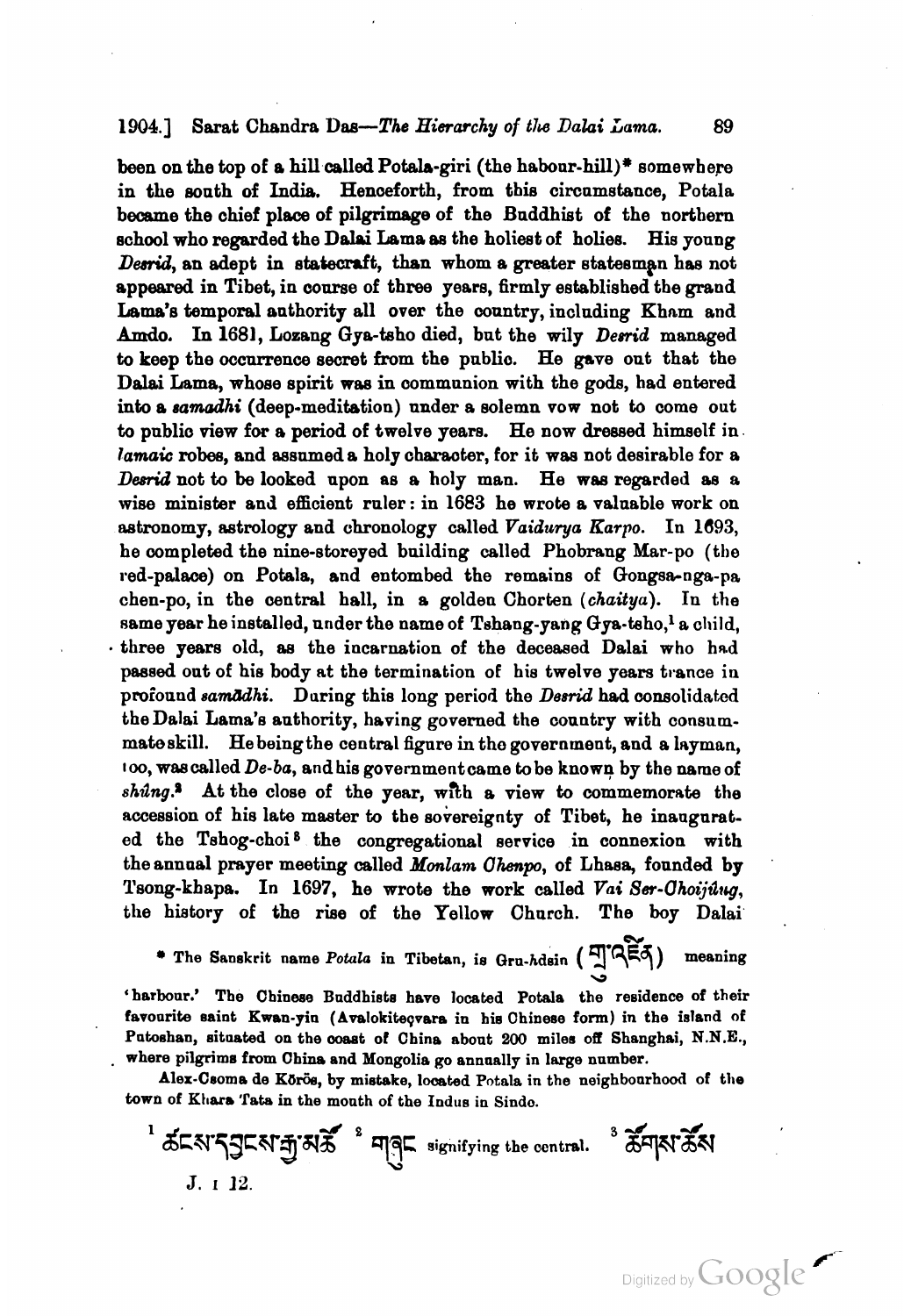#### **90** Sarat Chandra Das-The Hierarchy of the **Dalai** *Lanua.* [Extra No.

Lama, as he grew up in age, shewed indifference to the performance of his religious duties. He failed in almost all the examinations that he was required to pass through, before his ordination. He, however, displayed a tendency towards love-literature in which he acquired some proficiency. He selected from among the monks of Namgyal Ta-tshang young men for his compnnions. He composed love songs and generally spent his time in the royal groves in the suburbs of Lhasa, where men and women of all classes and age came to receive his blessings. Here he got facilities for indulging in the plensnres of life, the enjoyment of which was strictly prohibited to monks. His attention to voung ladies alarmed the Lamas. At first the courtiers interpreted this unholy tendency of the youthful Lama as a mark of his communion with the Khan-do (female angels) who, it was given out, paid him secret visits in the guise of young maidens for initiating him in the mysteries of *Tantrik* Buddhism; but later on, when the grand Lama ran to excesses, and sung love songs and behaved in utter disregard of the canonical rules, the public became undeceived. The Lnmaic adthoritics of the monasteries of Sera, Dapung and Gahdan took steps for his removal from the hierarchial throne.

About this time the Chungar or the left branch of the (Eleuth Mongols under the leadership of Tshe-wang Rab-dan had become very powerful, in consequence of which the influence of Kushi Khan's line over the Tartars greatly waned. The ambitous Tshe-wang Rabdan, wllo had made his power felt even in Russia in the north, was waiting for nn opportunity to overrun Tibet.

The friends of the Desrid now courted his help against the enemies of the government who had reported the matter to the Emperor of China. In the year 1701, the abbots of the great monasteries with the help of the Desrid induced the prodigal youth to formally renounce the vows<sup>\*</sup> of celebacy and monkhood which he had taken from the graud Lama of Tashilhûnpo. An incarnate Lama named Yeços Gya-tsho, who had come to Lhasa for that work, now took up the spiritual business appertaining to .the Dalai Lama.

In 1702 Desrid Sangye Gya-tsho resigned his office and retired to private life. In 1705, the unfortunate Dalai Lama was removed from Tibet under a Chinese escort. He died on the way near lake

**It ia onatornary with the incarnate Lamas of Tibet to take religions vowa from their eeniors in tho order. The grand Lamn of Tasllilhunpo being spiritnnlly**  of equal rank with the Dalai Lama is competent to ordain him in the holy order. In the same manner the Tashi Lama, when junior in age, receives his religious vows and ordination from the Dalai Lama. They are related to each other as spiritual brothers and called (Gyalarus or *Jinaputra*) sons of Buddha.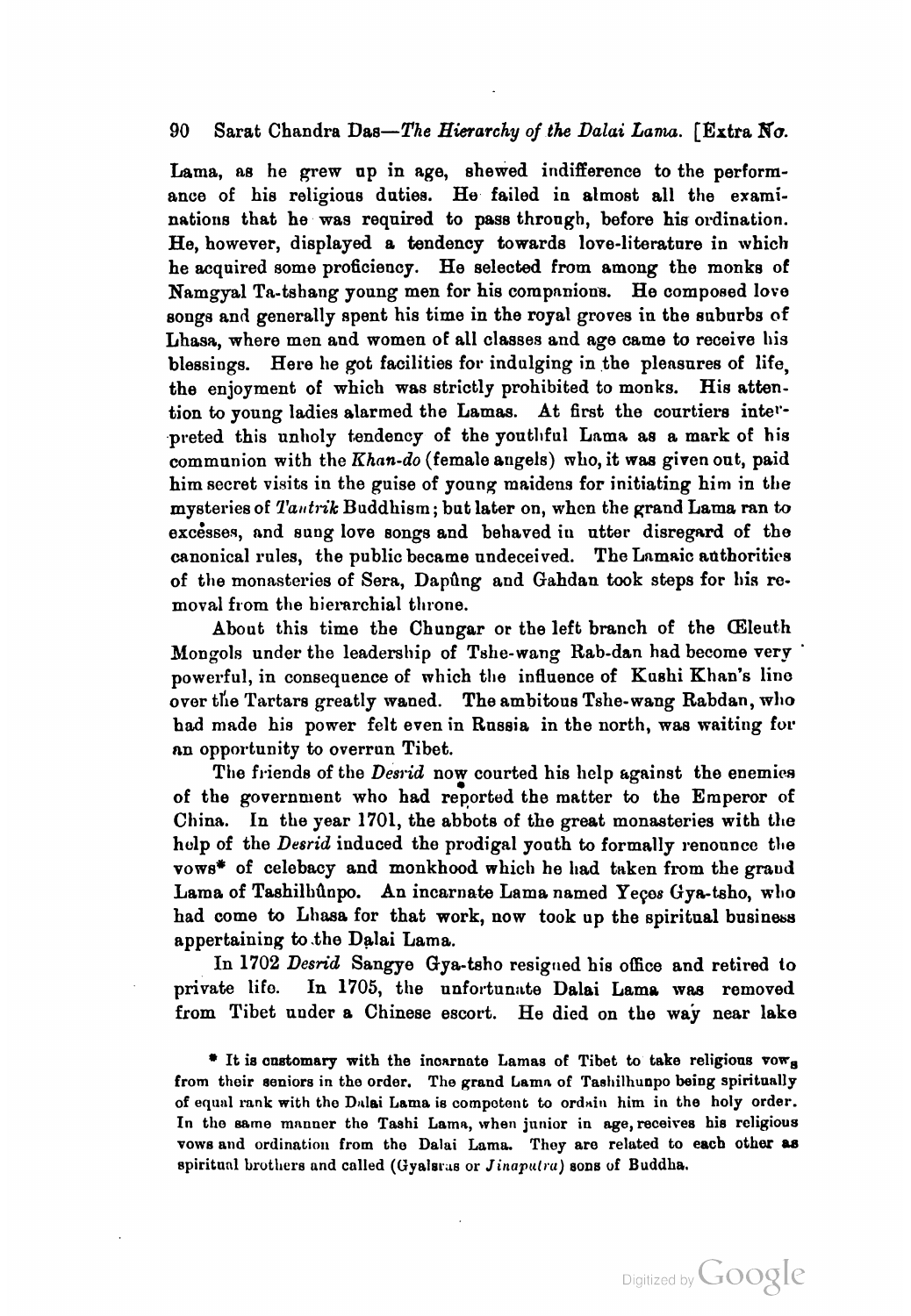#### **1904.1** Sarat Chandra Das—The Hierarchy of the Dalai Lama. 91

Kokonnr. When this news reached Peking, Emperor Kanghi ordered that a child in whom the spirit of Nag-wang Lozang may be discovered should be reported to him. In 1703, Lhabzang, son of Talai Ratna Khan, declared himself ruler of Tibet. He dismissed the militia and raised an army from among the Tartars. His first act was to surround the residence of the retired *Desrid*, his former chief, with a number of armed men and to kill him with four hundred of his devoted followers. **<sup>111</sup>**1704 orders came from the Emperor to deport Tshang yang Gya-tsho to China. The faction in the Yellow-Church which was inimical to Lhabzang took immediate steps to elect a new Dalai Lama. They gave out that Nag-wang Lozang Gya-tsho, who was reported to have entered Samadhi, had actually died in the year 1681, and his spirit reappeared in one Pak&r &in-pa Ye-gea Gya-taho in 1685, whose claim to the hierarchial throne was set aside by the *Desrid*. Pakar dsin-pa, who was an ordained monk of pnremorals, wee, however, was holding the office of the high priest of Dnpilng. Accordingly, they set him up **aa** the real Dalai Lama in 1706, but the public hesitated to accept the new pretender **as** their grand hierarch.

Lhabzang submitted to Chinese authority. The Lamaa of the Yellow-Church were now on their wit's end, being required. to solve a problem of a novel nature. Emissaries were, therefore, sent to the different great monasteries of the Yellow-Church in search of a new incarnation of the Dalai Lama. Applications came from the parents of different childpretenders to the exalted office, which were carefully examined. At last the real embodiment of the Dalai Lama was found at Kûmbûm-the birth-place of Tsong-khapa, the founder of the Yellow-Church. The council of Buddhist cardinals comprising of the abbots of Sera, Dapung and Gahdan, with the Tashi Lama as president, on whom devolved the responsibility of the right identification, resorted to all manner of religious rites and consultations with the gods for the purpose. All evidence having pointed towards and in favour of the discovery at Kûmbûm, in a child born in 1707, the matter was reported to the Emperor. Sanction having come, the princely child named Kalzang Gya-tsho was declared Dalai Lama, but, on account of his tender age, the child could not be brought in state to Tibet and installed on the throne of Potala. Kanghi, however, invested him with the insignia of an imperial order in 1709. Bnt freeh dangers had iu the meantime sprung forth which threatened Lhasa and also taxed the energies of the Emperor.

*Tehe* wang Rabdan, the powerful chief of Chnngar or the left branch of the Cleuth Mongols who had risen to eminence on the downfall of Gushi Khan's kingdom, had espoused the cause of the Tibetand. The friends of *Derrid* Sangye Gya-tsho, with a view to avenge his death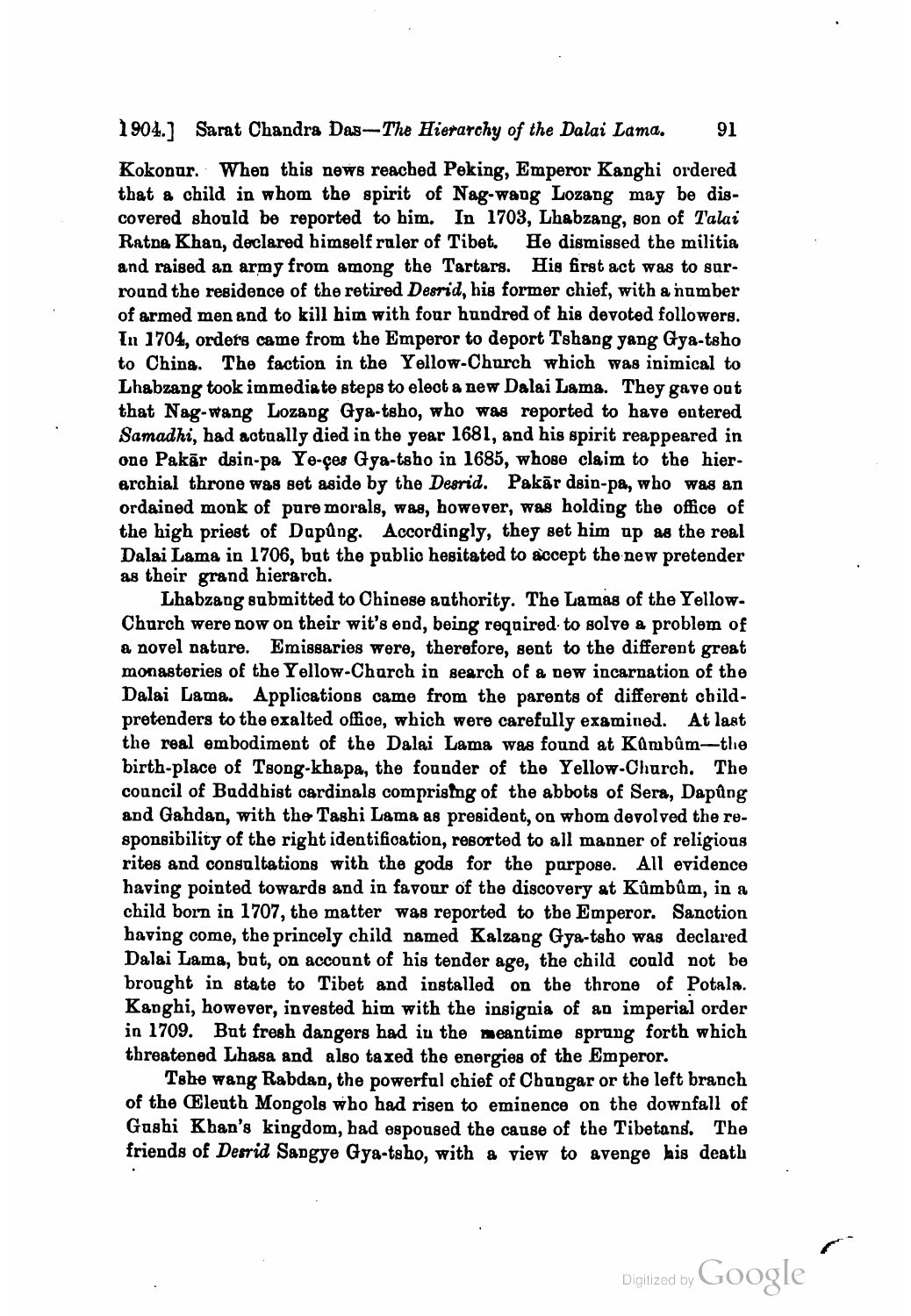### 92 Sarat Chandra Das—The Hierarchy of the Dalai Lama. **[Rxtra No.**

and to overthrow Lhabzang, had communicated to him all that had happened in Tibet. Accordingly, Tshewang Rabdan sent a large army to Tibet for punishing the enemies of the Yellow-Church. In 1716 the Chinese and Tibetan troops fought a great battle with the Chnngar army bnt were defeated, Lhabzang being slain in the field. In 1717, the victorions Chungars, at the instance of the yellow-cap Lamas. sacked the monasteries of rival sects such as Tshur-phn, Samding, Namgyaling, Dorje Tag, Mindolling and others, situated in the valley of the Tsangpo. In 1718 they returned to Mongolia.

Abont the time of the Chnngar invasion the Tibetans had endeavoured to be independent, but Kanghi was determined to re-eetablish his authority over the whole of Mongolia and Tibet. In 1718, when order was restored in Tibet, the Chungar Mongolians being fully subjugated by the victorious Chinese, the young Dalai Lama was brought back to Lhasa from Kûmbûm by the command of the Emperor, who sent two high Commissionere osteniibly **to** protect the Dalai Lama but really to form an imperial reaidenoy at Lhaaa which has **since been**  controlling the political and military affairs of the country.

In 1722, the Chungars and the Cileuth Mongals of Kokonur fought with the imperial forces and were defeated. The Chinese killed upwards of seven hundred monks of all grades, including the abbot of Ser-Khog-Gon, called Chûzang-Rinpo-che, and destroyed many religious objects and burnt down many shrines and congregation halls. They demolished the great monastery of Shwa-khog. Many aged monks of Kumbum mere also killed by them. In Amdo, in the following year, the Chinese generals Kûng and Yo-u theü destroyed the temples and grand conpegation halls of the Gon-1Qng monastery. In 1725 **and** 1726 there arose internal dissensions in the Government at Lhasa, the Kahlons or ministers having risen agaixist the *Dewid* Shang Khang Chenpo **and**  killed him. About this time, general Phola Theji $*$  who had gone to Upper Tibet returned to Lhasa with troops from **Ladak,** Ngahri and Tsang. He slew upwards of one thousand men who **had** been **drawn**  from U and Kong-po by the rebel ministers, and for a time restored ordep in the country. In 1727, Chinese troops came to **hie** help **and**  he was enabled to snppresa the rebellion of **tf** by killing the three

**On aooonnt of hie gallant and meritmione earvioee Phoh** Theji **we invented**  with the title of Chun-wang and appointed *Desrid* by Emperor Yung-ting. Hence**forth he became known in Tibet by the** name **Cfyalpo Mi-wang. In 1784 by the**  command of the same Emperor, Chankya Rinpo-che brought back the Dalai Lama **Lhase from Kshdag, (Ka.th6g) and thereby reetored peace md proeparity** in **Tibet and Kham.** 

#